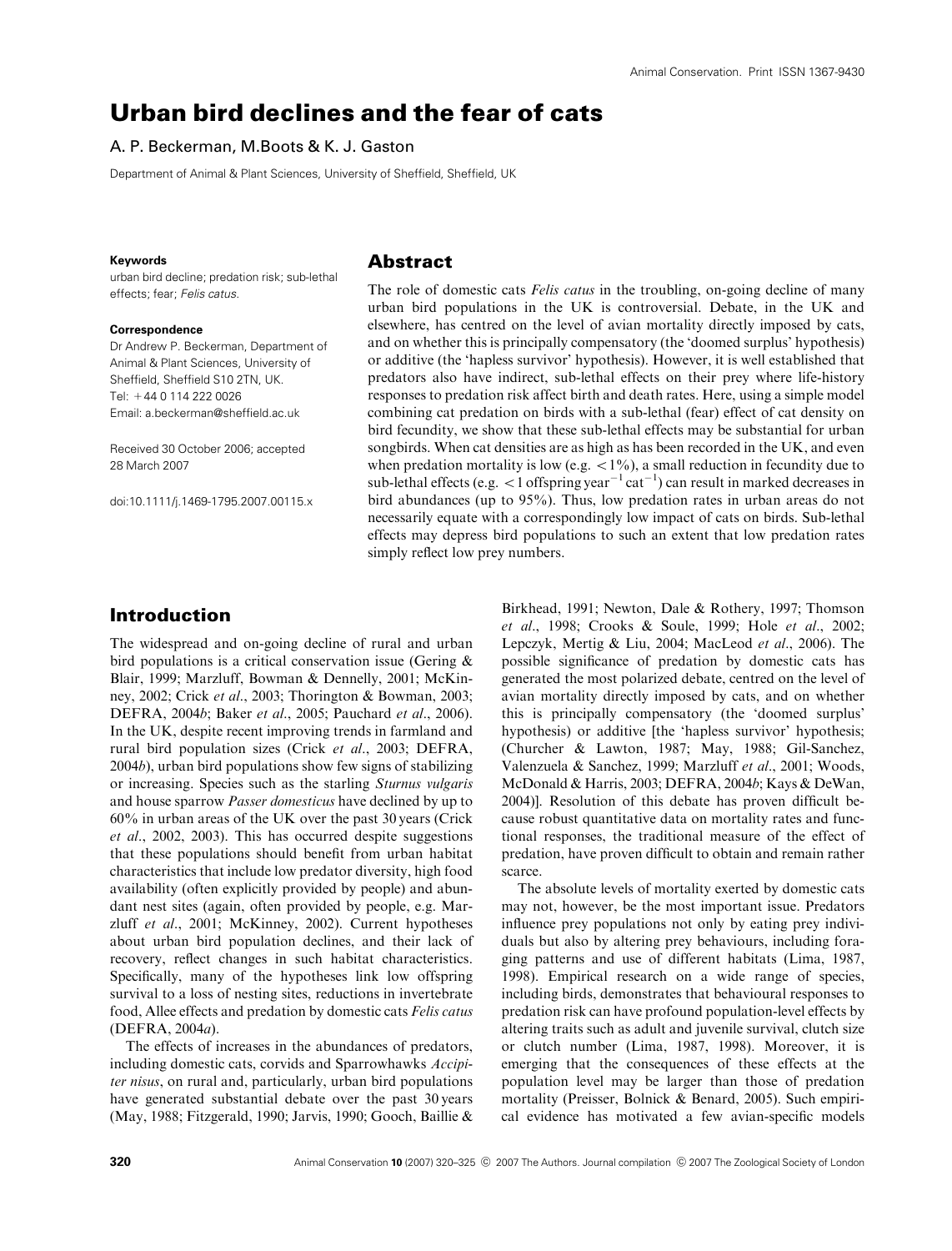examining aspects of these sub-lethal effects of predators on bird population size and dynamics (Ruxton & Lima, 1997; Kokko & Ruxton, 2000). Here, we build on these insights to ask whether domestic cats may be capable of exerting strong influences on bird populations by altering prey-reproductive performance. In particular, we take into account the fact that the domestic cat is a supplementally fed, generalist predator occurring at high densities, which does not depend on prey abundance, or indeed the consumption of any natural prey.

This hypothesis is motivated particularly by current trends in cat ownership and thus density. The Pet Food Manufacturers' Association in the UK estimates that in 2003, there were  $\sim$ 9.2 million domestic cats in the UK, an  $\sim$ 13% annual increase over 40 years (Fig. 1, based on a linear regression of cat ownership through time:  $F = 257.1$ , d.f. = 1,24,  $P < 0.001$ ,  $R^2 = 91\%$ , PFMA, 2003). Approximately 90% of the UK human population is suburban/ urban (ODPM, 2001), and  $\sim 16\,637\,\text{km}^2$  (6.7%) of the UK land surface comprises built-up areas and gardens (from a full count of cover based on a 25-m grid, Fuller et al., 2002). Assuming that per capita levels of cat-ownership are approximately constant across rural and suburban/urban landscapes, the mean density of domestic cats in the UK is thus  $\sim$  500 individuals km<sup>-2</sup> (allowing for a doubling of rural or urban cat ownership, relative to the other habitat, would lead to estimates of  $440-525$  individuals km<sup>-2</sup>, respectively); some urban areas exceed this cat density by a factor of at least two (based on  $1 \text{ km}^2$  plots; V. Sims, pers. comm.).



**Figure 1** Cat Felis catus numbers have increased substantially over time. These data are drawn from the Pet Food Manufacturing Association (PFMA, 2003) and document the estimates of cat ownership in the UK, based on pet food sales. Combined with data on the proportion of the UK population in urban areas (see text), these data suggest a substantial increase in the density of cats in urban areas.

This density of meso-predators is unparalleled in natural systems and is two to three orders of magnitude higher than the density of similar-sized, and closely related species of wild cats (Nowell & Jackson, 1996). In contrast, density estimates of common urban songbird species in the UK range from an average of  $\langle 20 \rangle$  to more than 300 individuals  $km^{-2}$  (Dunnock *Prunella modularis* = 15, Blackbird Turdus merula = 104, Starling S. vulgaris = 223, House Sparrow P. domesticus = 345 individuals  $km^{-2}$ , Newson et al., 2005). Thus, on a per-species basis, urban cat predator: avian prey ratios range from  $\sim$ 35:1 to 1.5:1. Here, we use a simple model to articulate the hypothesis that cat density per se may detrimentally impact avian productivity, leading both to low-population sizes and low-predation rates.

#### Model

A model in which domestic cats may both eat birds and reduce the fecundity of survivors by a per-predator sublethal (fear) rate, and in which cat density does not respond to bird abundance, takes the form

$$
\frac{\mathrm{d}B}{\mathrm{d}t} = (b_0 - \gamma(C) - hB)B - dB - \alpha BC
$$

where  $B$  is the density of the bird species,  $C$  is the cat density,  $b_0$  is the maximum number of bird offspring, h is the strength of intra-specific density dependence,  $d$  is the intrinsic, density-independent death rate,  $\alpha$  is the attack rate by cats on birds,  $\alpha B$  is a Type I functional response (Case, 2000) and  $\gamma$  (C) is the function describing the predator-induced reduction in bird productivity (the sub-lethal effect). There are no published reports of cat functional responses on birds, so we have used a conservative and simple representation. We specified  $\gamma(C)$  as a decreasing linear function of predator density such that  $\gamma(C) = \omega C$ , where  $\omega$  is the perpredator effect on bird fecundity. Our results are qualitatively insensitive to this functional form, relying only on the existence of a negative relationship.

We first examined properties of the analytic equilibrium predicted by the model. We then examined quantitatively the effect of six possible levels of sub-lethal reductions in fecundity  $(0, 1, 2, 3, 6$  and  $9\%)$  at three hypothetical levels of mortality  $(0, 1 \text{ and } 5\%)$  on predicted equilibrium densities of bird populations. These plausible but theoretical values are used because, as noted above, there are no published data on predation rates or on the sub-lethal effects of cats on songbirds.

We present the effects of the sub-lethal impact of cat predators by comparing the per cent change in predicted equilibrium density between models with no sub-lethal effect with the equilibrium at increasing levels of sub-lethal effects. By comparing per cent change, the model presentation is insensitive to specific model parameters. Thus, any positive parameters chosen for  $b_0$ , d and h will lead to the same conclusions, as long as the resulting carrying capacity is positive. For simplicity, we use estimates of birth, death and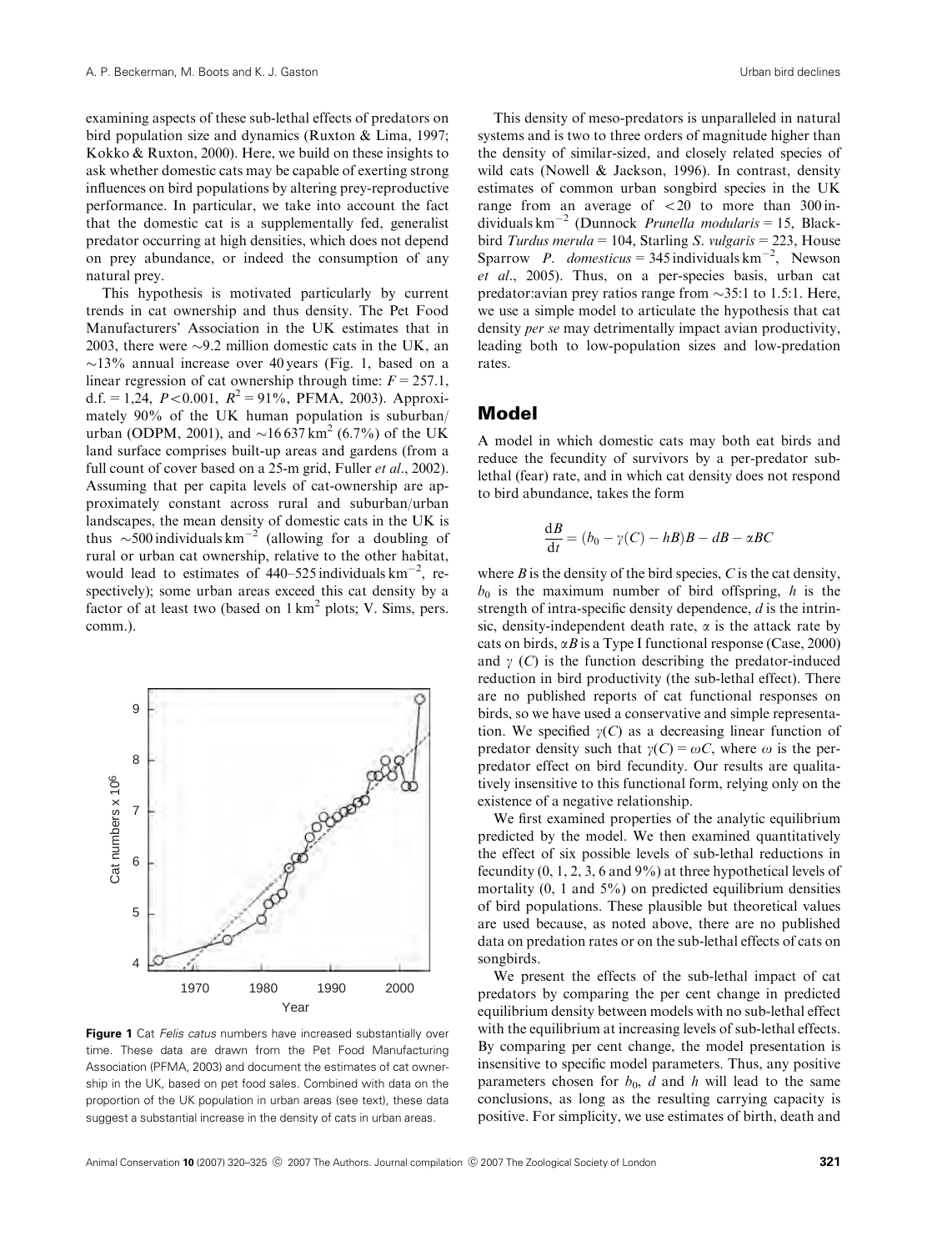Table 1 Values used in analysis of the effect of cat Felis catus density on the per cent change in carrying capacity

|       | Intrinsic birth rate $(b_0)$ | Intrinsic death rate $(d)$ | Density dependence (h) |
|-------|------------------------------|----------------------------|------------------------|
| Value |                              |                            | 0.066                  |
|       |                              |                            |                        |

The qualitative and quantitative details of the analysis are insensitive to the values of these parameters, as long as they result in a positive carrying capacity. In our simulations, the intrinsic birth rate was set based clutch size and clutch number data on house sparrows Passer domesticus from DEFRA (Crick et al., 2002; DEFRA, 2004a). Intrinsic death rate was set at one and density dependence was calculated by assuming a carrying capacity,  $(b_0-d)/h$ , of ~300 birds at a 0 cat density (see text for equilibrium solution to model that allows calculation).

density dependence based on house sparrow data published in recent proceedings by DEFRA, UK (Table 1; Crick et al., 2002; DEFRA, 2004a). The model is examined over a predator density ranging from zero, through UK average of  $500 \text{ km}^{-2}$ , to  $1500 \text{ km}^{-2}$ , the highest reported urban cat density in the UK.

## **Results**

When the effect of cat density is to reduce linearly the birth rate of birds, the equilibrium bird density  $=$  $(b_0-d-C\alpha-C\omega)/h$ . Thus, the population will be constant with no lethal ( $\alpha = 0$ ) and sub-lethal ( $\omega = 0$ ) effects, and declines with either, or both additively (Fig. 2a). Predators in this model can drive prey to extinction when  $C > (b_0-d)/$  $(\omega + \alpha)$ . Thus, for a given level of predation, increasing the per predator effect of fear on prey fecundity  $(\omega)$  further lowers the right-hand side of this inequality, making it easier to satisfy at a given predator population.

A systematic, numerical assessment of the proportional reduction of bird carrying capacity under combined lethal and sub-lethal effects leads to four main results. First, for a given level of predation mortality  $(\alpha)$ , increasing either cat density (C) or the per-predator, sub-lethal reduction in fecundity  $(\omega)$ , leads to declines in bird abundance from equilibrium (Fig. 2a–c). At low levels of predation mortality (Fig. 1a and b), the impact of sub-lethal effects can be substantial. In these cases, sub-lethal effects result in major reductions in population size, relative to equilibrium, as the predator density increases.

Second, even when predation mortality is zero (Fig. 2a), small reductions in fecundity due to fear can result in a substantial decrease in bird abundance. These reductions can be very large if cat densities are as high as the recorded 1000 individuals  $km^{-2}$  (Fig. 2a). For example, empirical estimates of house sparrow production range from 16 to 20 offspring per annum (assuming four to five eggs over four clutches per annum) (Crick et al., 2002, 2003; DEFRA, 2004a). Assuming the national average cat density (500 individuals  $km^{-2}$ ), a 2% decrease in fecundity (see Fig. 2) equates to a reduction in productivity of, on average, less than one bird offspring by each cat every 2 years.

Third, predation mortality clearly mediates the consequences of sub-lethal effects (Fig. 2). At the UK average cat density of 500 individuals  $km^{-2}$ , a range of 1–3% sub-lethal decrease in fecundity can result in substantial reductions of population size from carrying capacity when mortality itself is low (e.g. 75–25% of carrying capacity when predation rates are zero; Fig. 3). As our model assumes that lethal and sub-lethal limits to population size are additive, increasing mortality rates from predation further lowers the expected population size (Fig. 3).

Finally, rural rates of predation by cats may be of the order 15–30% [from digitized data in Churcher & Lawton, 1987; the upper estimate is mean (annual catch cat<sup>-1</sup> per density of birds), and the lower one is the intercept estimate from intercept-only regression per mean density of birds]. Current research continues to reinforce that urban predation rates are likely to be less than or equal to rural ones (V. Sims, pers. comm., and see Haskell, Knupp & Schneider, 2001; Shochat, 2004). Our model suggests that urban predation rates must be very low, assuming linear density dependence, additive effects of mortality and sub-lethal effects and a constant predation rate (Type I functional response). Based on these assumptions, current empirical estimates of domestic cat and bird densities could only co-occur if predation rates do not exceed 5% (Figs 2 and 3).

There is some uncertainty regarding estimates of urban area and therefore our assumption of a UK average of  $500$  cats km<sup>-2</sup>. We note, however, that none of these conclusions would be altered even if cat densities were half of the estimate we use (i.e. 250 rather than 500 cats  $\text{km}^{-2}$ ). Even at these lower densities, cat-generated sub-lethal reduction in fecundity or survival has the potential to reduce bird population sizes drastically (Figs 2 and 3).

## **Discussion**

The decline of farmland and urban birds remains an important issue in British and European conservation (Marzluff et al., 2001; Benton et al., 2002; Crick et al., 2002, 2003; Hole et al., 2002; Benton, Vickery & Wilson, 2003; Vickery et al., 2004; MacLeod et al., 2006). Predation, by avian and mammalian predators, remains a central, hypothetical explanation of the decline, complementing suggestions that changes in habitat availability and food may also be important (Crick et al., 2002; Hole et al., 2002; MacLeod et al., 2006). In the 12 years since May (1988) speculated on the impact of cats on urban birds, the number of cats estimated in the UK has increased from 6.7 to 9.2 million (Fig. 1), while detailed data on the effects of cats on urban birds have been slow to develop (e.g. mortality rates and functional responses). Current predation theory and empirical research on birds (e.g. Lima, 1987; Lima, 1998) highlight, however,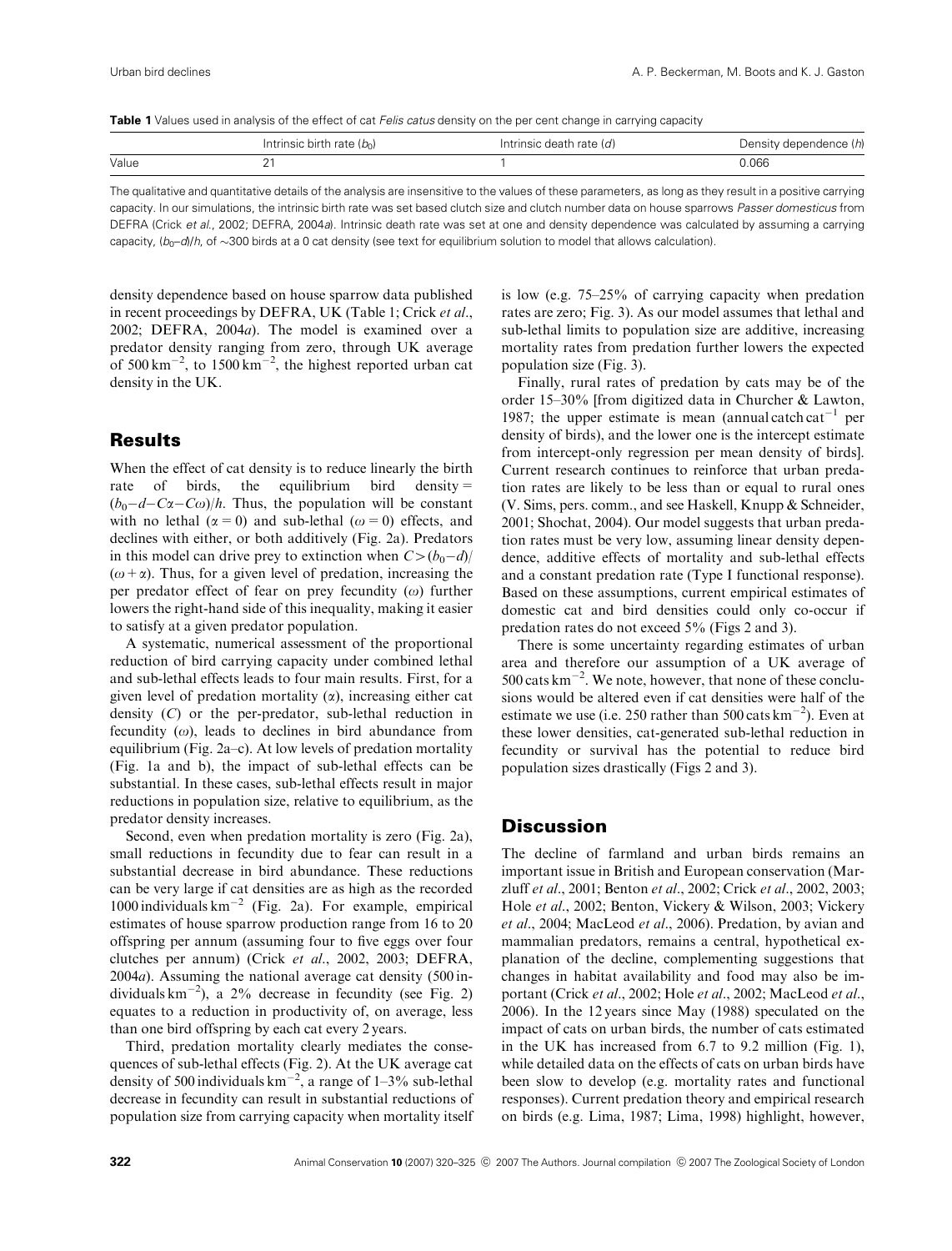

**Figure 2** Proportional reduction from equilibrium prey density as the predator density increases. The panels show the effects of increasing the magnitude of sub-lethal effects (dashed lines) over a range of cat Felis catus densities under three predation scenarios: (a) no predation mortality (only sub-lethal effects); (b) 1%; (c) 5% direct mortality. The dashed vertical lines reference current estimates of suburban/urban cat density across the UK (500 individuals  $km^{-2}$ ). Solid black lines present bird equilibrium densities without sub-lethal effects. The presentation of the model as per cent change from equilibrium is only sensitive to the model structure. Any positive parameters chosen for  $b<sub>0</sub>$ , d and h will lead to the same conclusions, as long as the resulting carrying capacity is positive (see text for details).



**Figure 3** Effects of predation rate and sub-lethal effects on prey equilibrium density. The plotted contours mark, for the UK, average cat Felis catus density of 500 individuals  $km^{-2}$ , the percentage reduction in equilibrium density that arises from a combination of fear effect (percentage reduction in bird fecundity) and predation mortality. Each contour represents a different level of predation mortality (0, 0.5, 1, 1.5, 2%) as a function of the sub-lethal effect gradient on the x-axis (1–3%). As in Fig. 1, the presentation of the model as per cent change from equilibrium is only sensitive to the model structure and not to specific parameter values (see text for details).

that the absolute levels of mortality exerted by domestic cats may not be the most important issue. Our model represents one of the first explorations of the sub-lethal predator hypothesis that urban predator abundance can limit substantially the population of urban birds by reducing a lifehistory trait such as fecundity. Furthermore, it indicates that sub-lethal effects may depress bird populations to such an extent that low-predation rates simply reflect low-prey numbers.

The addition of this hypothesis to the pool of competing explanations for the decline of urban birds underlines the need for detailed data on the lethal and sub-lethal effects of predators, amidst variation in life history and productivity generated by nest site availability and food (e.g MacLeod et al., 2006). However, it does not necessarily affect the nature of suggestions for protecting urban birds. The Royal Society for the Protection of Birds (RSPB, 2005), British Trust for Ornithology (BTO, 2005) and independent research (Ruxton, Thomas & Wright, 2002) have suggested a number of approaches to reduce the mortality inflicted on wild bird populations by domestic cats. These include restricting the outdoor activity of cats either spatially or temporally, fitting bells that make them more conspicuous to potential prey and providing food for birds in places and with regularity that limits their need to forage in areas where they are at a greater risk of predation by cats. Our model suggests that low suspected predation rates in urban areas need not reflect a correspondingly low impact of cats on birds. Indeed, cat density per se may detrimentally impact avian productivity, leading both to low population sizes and low predation rates. If this is so, the recommended measures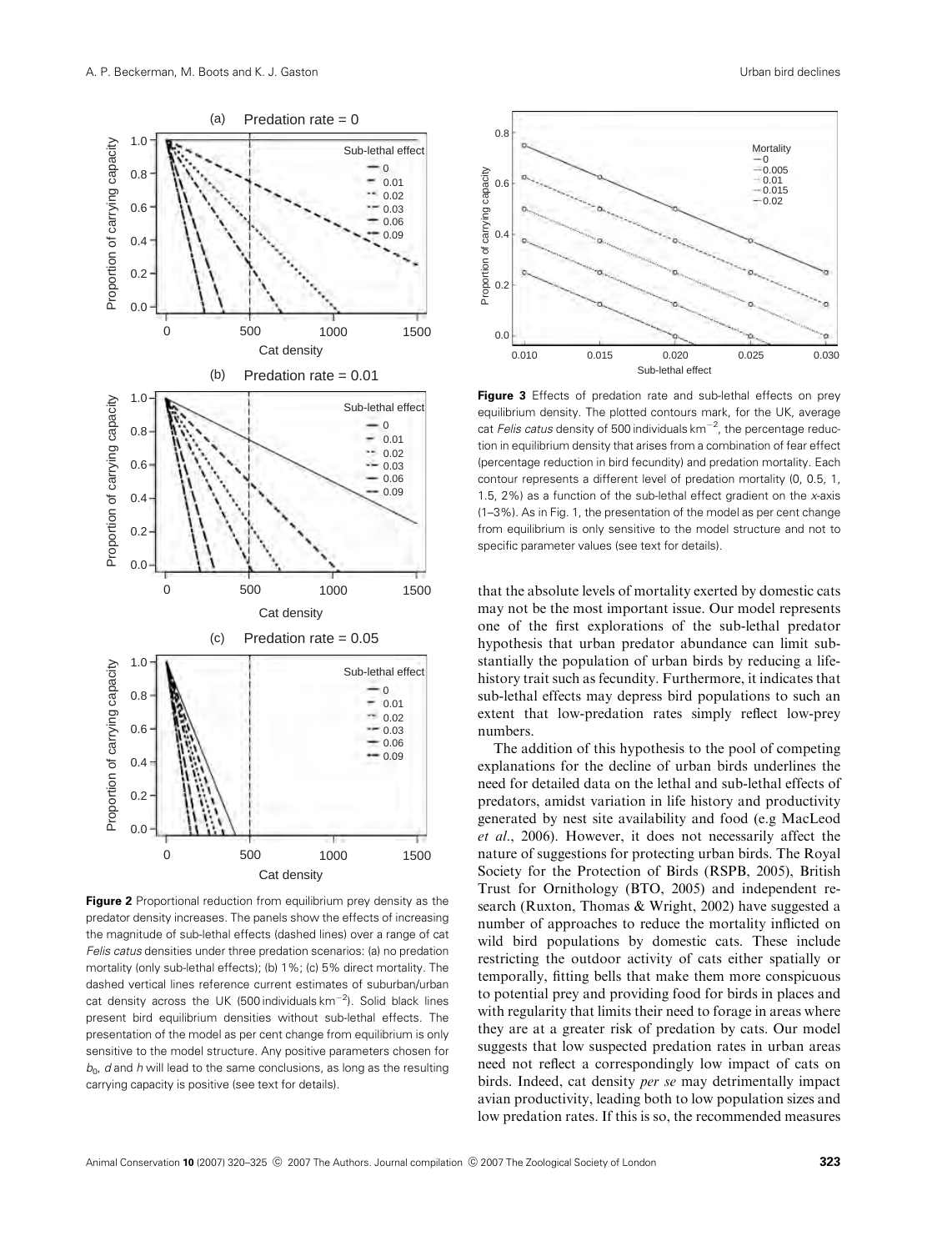to reduce cat–bird contact (although not necessarily those that increase the conspicuousness of cats) are also likely to reduce the sub-lethal effects of cats, which may be just as important as predation in their impact on urban bird populations. Clearly, there is a pressing need to collect detailed data on the sub-lethal effects of cats on bird reproductive success. However, our model emphasizes that given the uniquely high densities of urban cats, there are significant effects on bird populations even with very weak sub-lethal effects.

#### Acknowledgements

We thank A. Cannon, S.L. Chown, S. Gaston, E. Hammill, S.F. Jackson, V. Sims and S.C. Votier for assistance, comments and discussion. G. Ruxton and one anonymous reviewer provided invaluable comments.

#### References

- Baker, P.J., Bentley, A.J., Ansell, R.J. & Harris, S. (2005). Impact of predation by domestic cats Felis catus in an urban area. Mammal Rev. 35, 302–312.
- Benton, T.G., Bryant, D.M., Cole, L. & Crick, H.Q.P. (2002). Linking agricultural practice to insect and bird populations: a historical study over three decades. J. Appl. Ecol. 39, 673–687.
- Benton, T.G., Vickery, J.A. & Wilson, J.D. (2003). Farmland biodiversity: is habitat heterogeneity the key? Trends Ecol. Evol. 18, 182–188.
- BTO (2005) http://www.bto.org/gbw/PDFs/FEEDING-GARDENBIRDS.pdf
- Case, T.J. (2000). An illustrated guide to theoretical ecology. Oxford: Oxford University Press.
- Churcher, P.B. & Lawton, J.H. (1987). Predation by domestic cats in an English-village. J. Zool. (Lond.) 212, 439–455.
- Crick, H.P.Q., Marchant, J.H., Noble, D.G., Baillie, S.R., Balmer, D.E., Beaven, L.P., Coombes, R.H., Downie, I.S., Freeman, S.N., Joys, A.C., Leech, D.I., Raven, M.J., Robinson, R.A. & Thewlis, R.M. (2003). Breeding birds in the wider countryside: their conservation status 2003 – trends in numbers and breeding performance for UK birds. Thetford: British Trust for Ornithology.
- Crick, H.P.Q., Robertson, R.A., Appleton, G.F., Clark, N.A. & Rickard, A.D. (2002) Investigation into the causes of the decline of starlings and house sparrows in Great Britain. A report to the Department for Environment, Food and Rural Affairs by a consortium led by the British Trust for Ornithology, DEFRA, Bristol.
- Crooks, K.R. & Soule, M.E. (1999). Mesopredator release and avifaunal extinctions in a fragmented system. Nature 400, 563–566.
- DEFRA (2004a). House sparrow conference summary document DEFRA, RSPB, BTO, GLA. London: DEFRA, RSPB, BTO, GLA.

DEFRA (2004b). Indicators for sustainable development in the United Kingdom: H13, wildlife. London: DEFRA.

Fitzgerald, B.M. (1990). Is cat control needed to protect urban wildlife? Environ. Conserv. 17, 168–169.

- Fuller, R.M., Smith, G.M., Sanderson, J.M., Hill, R.A., Thompson, A.G., Cox, R., Brown, N.J., Clarke, R.T., Rothery, P. & Gerard, F.F. (2002) Countryside survey 2000 module 7. Land cover map 2000. Final report CSLCM/final, Centre for Ecology and Hydrology UK, Monks Wood.
- Gering, J.C. & Blair, R.B. (1999). Predation on artificial bird nests along an urban gradient: predatory risk or relaxation in urban environments? Ecography 22, 532–541.
- Gil-Sanchez, J.M., Valenzuela, G. & Sanchez, J.F. (1999). Iberian wild cat Felis silvestris tartessia predation on rabbit Oryctolagus cuniculus: functional response and age selection. Acta Theriol. 44, 421–428.
- Gooch, S., Baillie, S.R. & Birkhead, T.R. (1991). Magpie Pica pica and songbird populations – retrospective investigation of trends in population-density and breeding success. J. Appl. Ecol. 28, 1068–1086.
- Haskell, D.G., Knupp, A.M. & Schneider, M.C. (2001). Nest predator abundance and urbanization. In Avian ecology and conservation in an urbanizing world: 243–258. Marzluff, J.M., Bowman, R. & Dennelly, R. (Eds). Boston: Kluwer Academic Publishers.
- Hole, D.G., Whittingham, M.J., Bradbury, R.B., Anderson, G.Q.A., Lee, P.L.M., Wilson, J.D. & Krebs, J.R. (2002). Widespread local house-sparrow extinctions – agricultural intensification is blamed for the plummeting populations of these birds. Nature 418, 931–932.
- Jarvis, P.J. (1990). Urban cats as pests and pets. Environ. Conserv. 17, 169–171.
- Kays, R. & DeWan, A. (2004). Ecological impact of inside/ outside house cats around a suburban nature preserve. Anim. Conserv. 7, 273–283.
- Kokko, H. & Ruxton, G.D. (2000). Breeding suppression and predator–prey dynamics. Ecology 81, 252–260.
- Lepczyk, C.A., Mertig, A.G. & Liu, J.G. (2004). Landowners and cat predation across rural-to-urban landscapes. Biol. Conserv. 115, 191–201.
- Lima, S.L. (1987). Clutch size in birds: a predation perspective. Ecology 68, 1062–1070.
- Lima, S.L. (1998). Stress and decision making under the risk of predation: recent developments from behavioral, reproductive, and ecological perspectives. In Advantages in the Study of Behaviour. Vol. 27: 215–290.
- MacLeod, R., Barnett, P., Clark, J. & Creswell, W. (2006). Mass-dependent predation risk as a mechanism for house sparrow declines? Biol. Lett. 2, 43-46.
- Marzluff, J.M., Bowman, R. & Dennelly, R. (Eds). (2001). Avian ecology and conservation in an urbanizing world. Boston: Kluwer Academic Publishers.
- May, R.M. (1988). Control of feline delinquency. Nature 332, 392–393.
- McKinney, M.L. (2002). Urbanization, biodiversity, and conservation. Bioscience 52, 883–890.